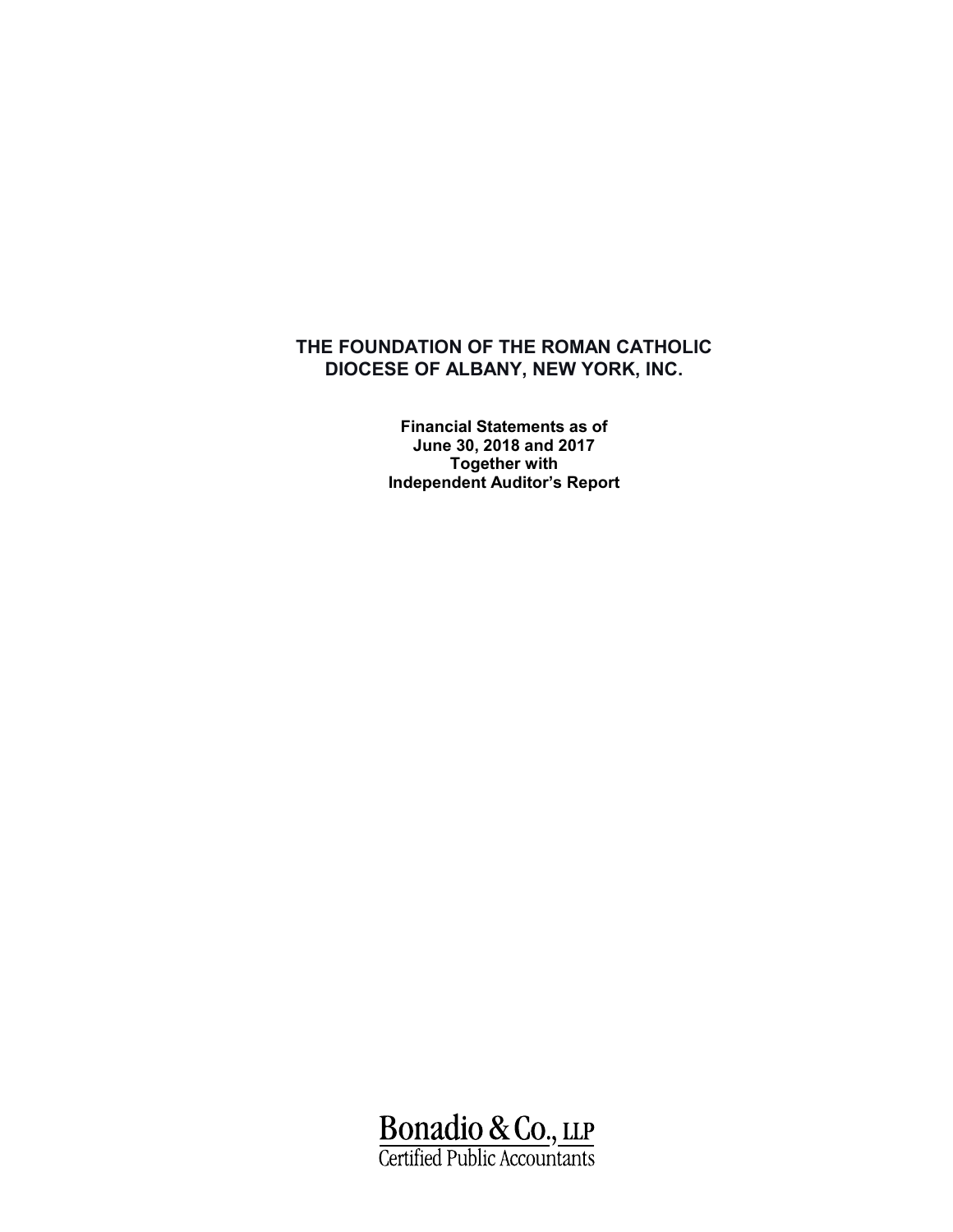## **INDEPENDENT AUDITOR'S REPORT**

February 12, 2019

To The Most Reverend Edward B. Scharfenberger and the Board of Trustees of The Foundation of the Roman Catholic Diocese of Albany, New York, Inc.:

We have audited the accompanying financial statements of The Foundation of the Roman Catholic Diocese of Albany, New York, Inc. (a New York State notfor-profit corporation), which comprise the statements of financial position as of June 30, 2018 and 2017, and the related statements of activities and cash flows for the years then ended, and the related notes to the financial statements.

## *Management's Responsibility for the Financial Statements*

Management is responsible for the preparation and fair presentation of these financial statements in accordance with accounting principles generally accepted in the United States of America; this includes the design, implementation, and maintenance of internal control relevant to the preparation and fair presentation of financial statements that are free from material misstatement, whether due to fraud or error.

## *Auditor's Responsibility*

Our responsibility is to express an opinion on these financial statements based on our audits. We conducted our audits in accordance with auditing standards generally accepted in the United States of America. Those standards require that we plan and perform the audits to obtain reasonable assurance about whether the financial statements are free from material misstatement.

An audit involves performing procedures to obtain audit evidence about the amounts and disclosures in the financial statements. The procedures selected depend on the auditor's judgment, including the assessment of the risks of material misstatement of the financial statements, whether due to fraud or error. In making those risk assessments, the auditor considers internal control relevant to the entity's preparation and fair presentation of the financial statements in order to design audit procedures that are appropriate in the circumstances, but not for the purpose of expressing an opinion on the effectiveness of the entity's internal control. Accordingly, we express no such opinion. An audit also includes evaluating the appropriateness of accounting policies used and the reasonableness of significant accounting estimates made by management, as well as evaluating the overall presentation of the financial statements.

6 Wembley Court Albany, New York 12205 p (518) 464-4080 f (518) 464-4087

www.bonadio.com

We believe that the audit evidence we have obtained is sufficient and appropriate to provide a basis for our audit opinion.

(Continued)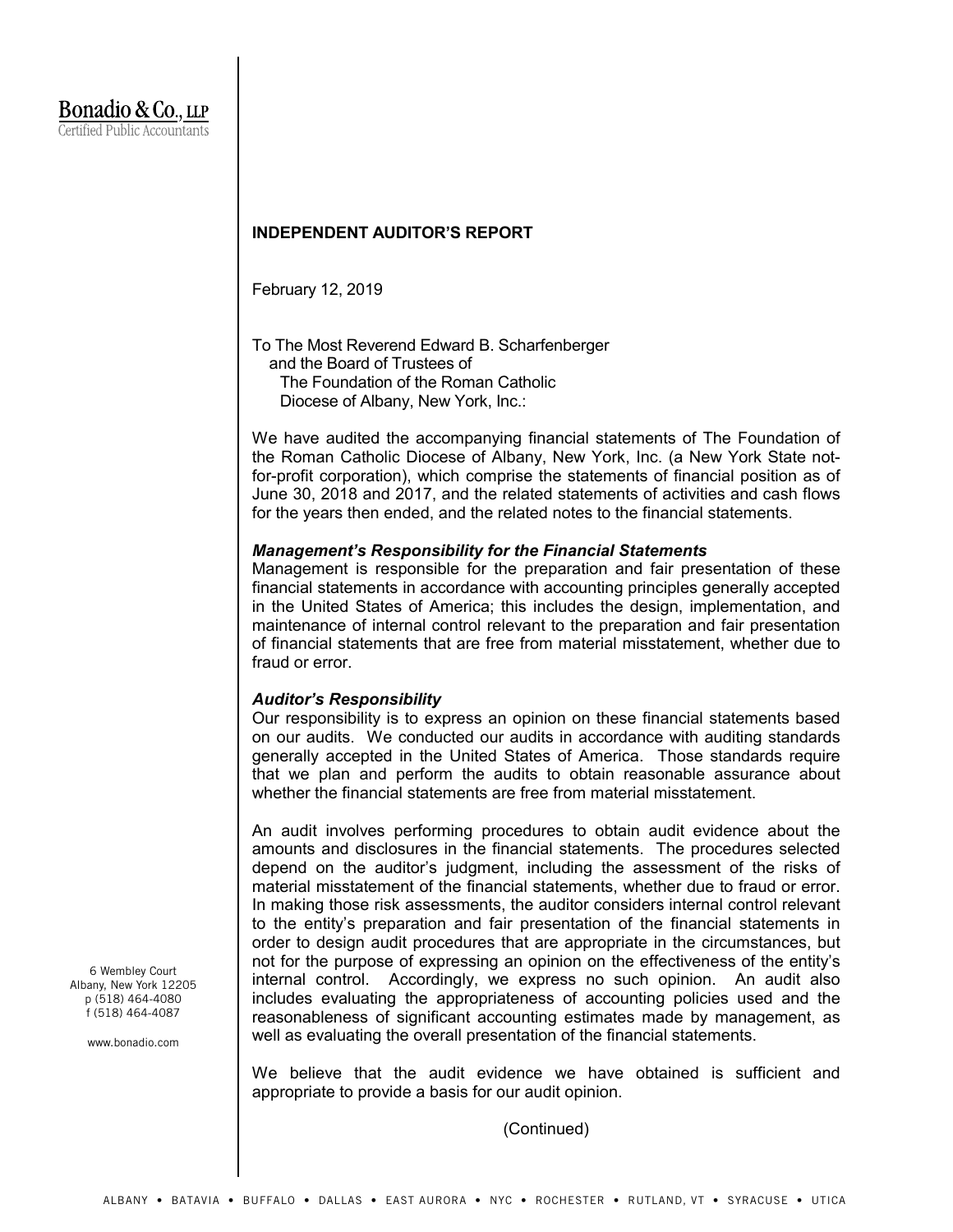### **INDEPENDENT AUDITOR'S REPORT**

(Continued)

## *Opinion*

In our opinion, the financial statements referred to above present fairly, in all material respects, the financial position of The Foundation of the Roman Catholic Diocese of Albany, New York, Inc. as of June 30, 2018 and 2017, and the changes in its net assets and its cash flows for the years then ended in accordance with accounting principles generally accepted in the United States of America.

Bonadio & Co., LLP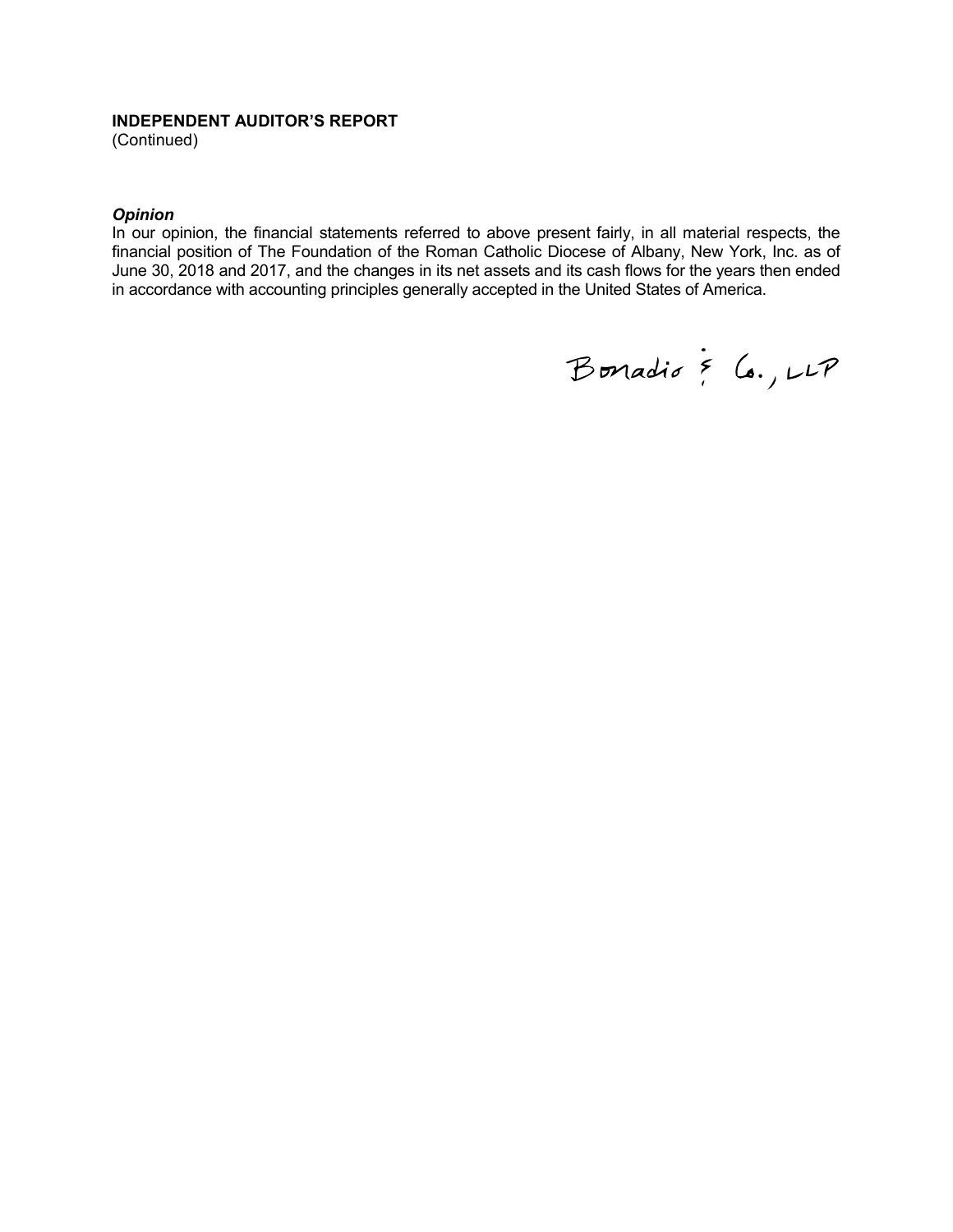# **THE FOUNDATION OF THE ROMAN CATHOLIC DIOCESE OF ALBANY, NEW YORK, INC.**

## **STATEMENTS OF FINANCIAL POSITION JUNE 30, 2018 AND 2017**

|                                                                                                    | 2018                                            | 2017                                           |
|----------------------------------------------------------------------------------------------------|-------------------------------------------------|------------------------------------------------|
| <b>ASSETS</b>                                                                                      |                                                 |                                                |
| Cash and cash equivalents<br>Receivable from Diocesan Corporation<br>Investments<br>Accrued income | \$<br>233,072<br>4,540<br>40,689,846<br>164,315 | \$<br>29,292<br>5,798<br>41,293,178<br>168,511 |
|                                                                                                    | \$<br>41,091,773                                | 41,496,779<br>\$                               |
| <b>LIABILITIES AND NET ASSETS</b>                                                                  |                                                 |                                                |
| LIABILITIES:<br>Accounts payable and accrued expenses<br>Donor funds                               | \$<br>221,300<br>34,915,077                     | \$<br>11,300<br>35,643,224                     |
| <b>Total liabilities</b>                                                                           | 35, 136, 377                                    | 35,654,524                                     |
| <b>NET ASSETS:</b><br>Unrestricted                                                                 | 5,955,396                                       | 5,842,255                                      |
|                                                                                                    | \$<br>41,091,773                                | 41,496,779<br>\$                               |

The accompanying notes are an integral part of these statements.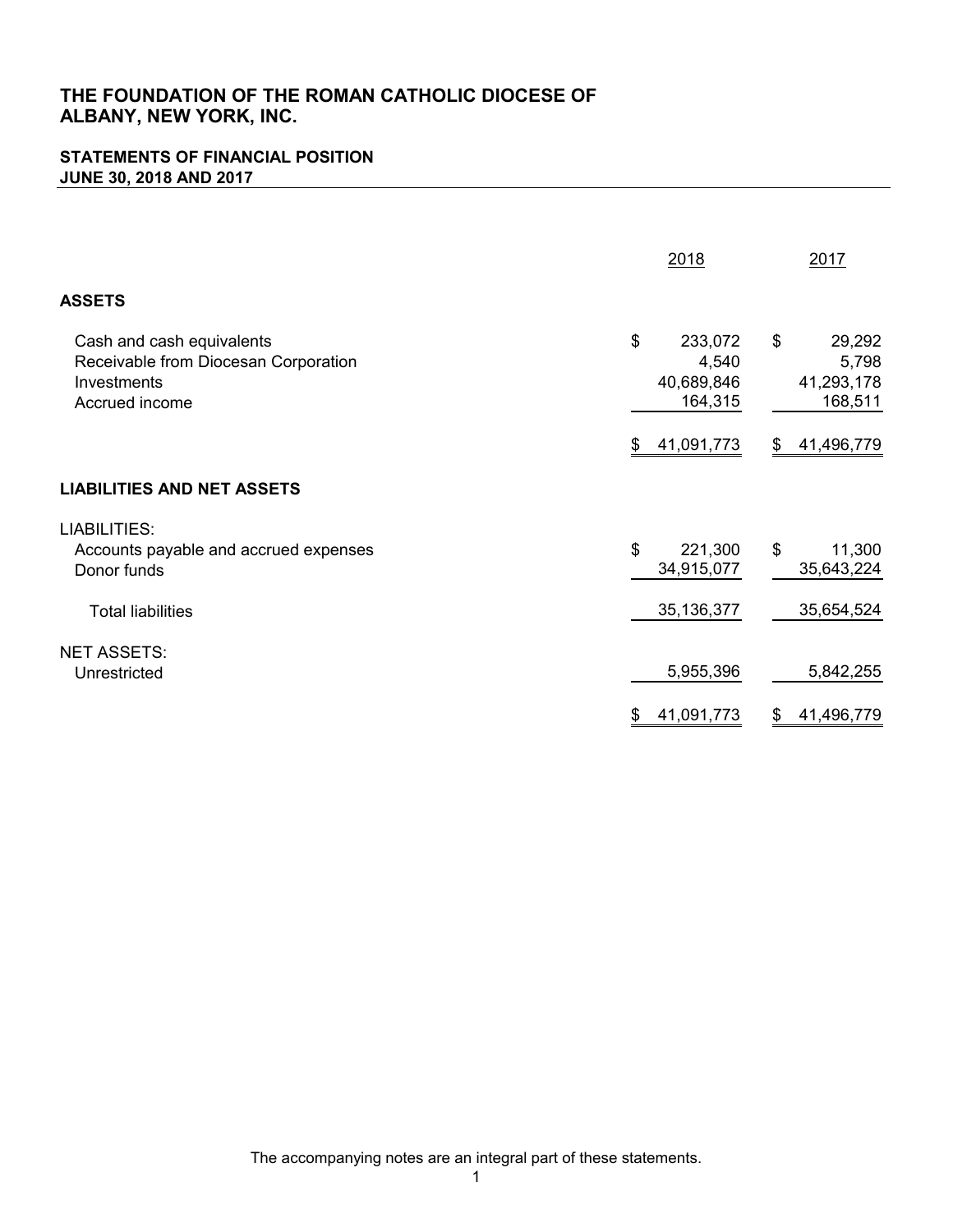# **THE FOUNDATION OF THE ROMAN CATHOLIC DIOCESE OF ALBANY, NEW YORK, INC.**

## **STATEMENTS OF ACTIVITIES FOR THE YEARS ENDED JUNE 30, 2018 AND 2017**

|                                                                                                                                                                                     | 2018                                                | 2017                                          |
|-------------------------------------------------------------------------------------------------------------------------------------------------------------------------------------|-----------------------------------------------------|-----------------------------------------------|
| REVENUE, GAINS AND OTHER SUPPORT:                                                                                                                                                   |                                                     |                                               |
| In-kind contributions from Diocesan Corporation<br>Administrative fees<br>Interest and dividend income<br>Realized and unrealized gains on investments, net<br>Miscellaneous income | \$<br>30,820<br>177,674<br>129,098<br>330,189<br>44 | \$<br>30,817<br>169,189<br>120,263<br>495,156 |
| Total revenue, gains, and other support                                                                                                                                             | 667,825                                             | 815,425                                       |
| <b>EXPENSES:</b><br>Program:<br>Distribution to Diocesan Corporation<br>Other grants<br>Total program<br>General and administrative                                                 | 248,533<br>210,500<br>459,033<br>95,651             | 254,835<br>59,500<br>314,335<br>86,371        |
| Total expenses                                                                                                                                                                      | 554,684                                             | 400,706                                       |
| <b>CHANGE IN NET ASSETS</b>                                                                                                                                                         | 113,141                                             | 414,719                                       |
| NET ASSETS - beginning of year                                                                                                                                                      | 5,842,255                                           | 5,427,536                                     |
| NET ASSETS - end of year                                                                                                                                                            | 5,955,396<br>S                                      | 5,842,255<br>S                                |

The accompanying notes are an integral part of these statements.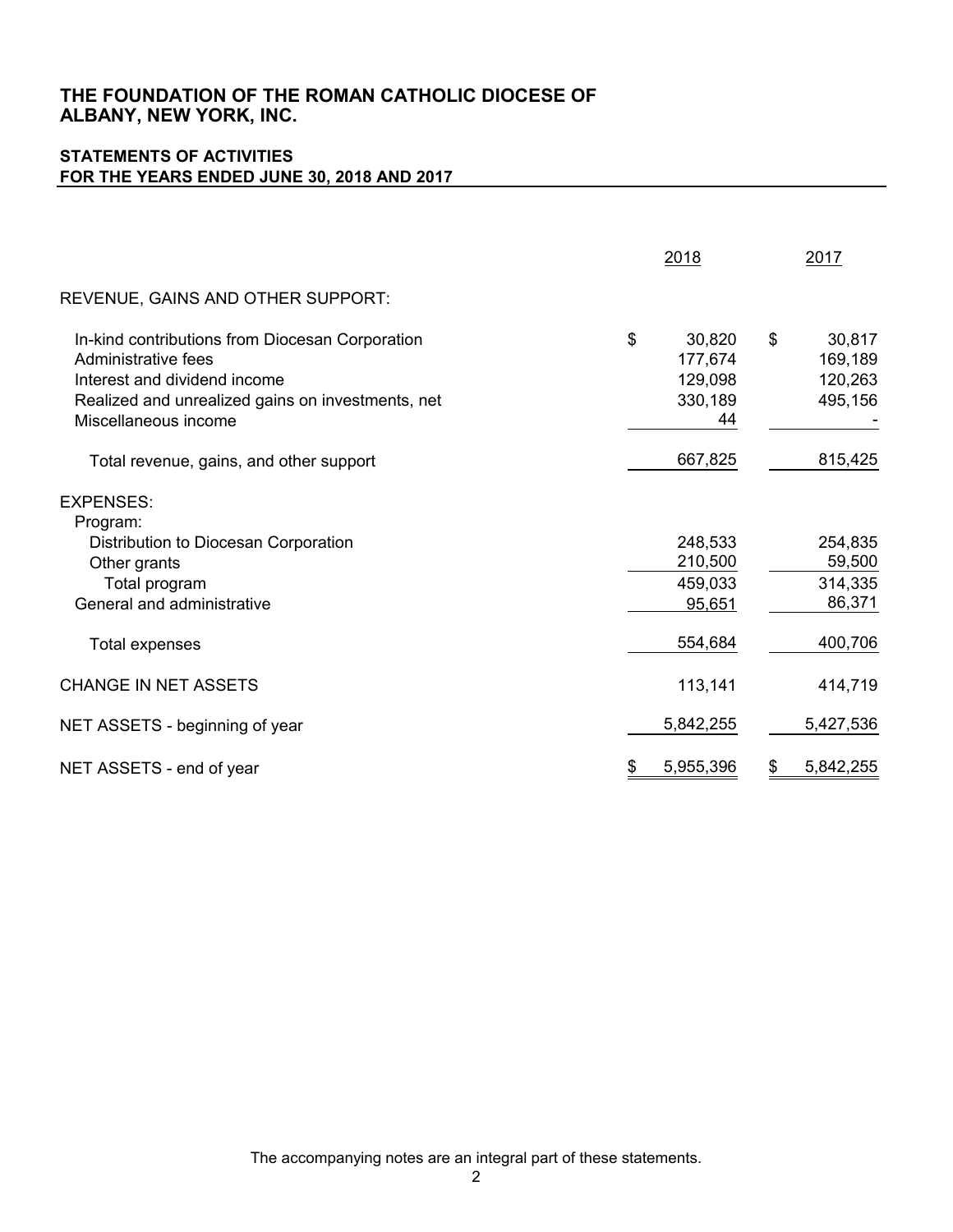# **THE FOUNDATION OF THE ROMAN CATHOLIC DIOCESE OF ALBANY, NEW YORK, INC.**

## **STATEMENTS OF CASH FLOWS FOR THE YEARS ENDED JUNE 30, 2018 AND 2017**

|                                                                                                                              | 2018                      |               | 2017                               |
|------------------------------------------------------------------------------------------------------------------------------|---------------------------|---------------|------------------------------------|
| CASH FLOW FROM OPERATING ACTIVITIES:<br>Change in net assets<br>Adjustments to reconcile change in net assets to             | \$<br>113,141             | $\frac{1}{2}$ | 414,719                            |
| net cash flow from operating activities:<br>Gains on investments, net<br>Changes in:                                         | (330, 189)                |               | (495, 156)                         |
| Receivable from Diocesan Corporation<br>Accrued income<br>Accounts payable and accrued expenses                              | 1,258<br>4,196<br>210,000 |               | (1, 337)<br>(10, 282)<br>(397,686) |
| Net cash flow from operating activities                                                                                      | (1, 594)                  |               | (489,742)                          |
| <b>CASH FLOW FROM INVESTING ACTIVITIES:</b><br>Purchases of investments<br>Proceeds from sales and maturities of investments | (127, 763)<br>333,137     |               | (120, 193)<br>371,329              |
| Net cash flow from investing activities                                                                                      | 205,374                   |               | 251,136                            |
| CHANGE IN CASH AND CASH EQUIVALENTS                                                                                          | 203,780                   |               | (238, 606)                         |
| CASH AND CASH EQUIVALENTS - beginning of year                                                                                | 29,292                    |               | 267,898                            |
| CASH AND CASH EQUIVALENTS - end of year                                                                                      | \$<br>233,072             | \$            | 29,292                             |

The accompanying notes are an integral part of these statements.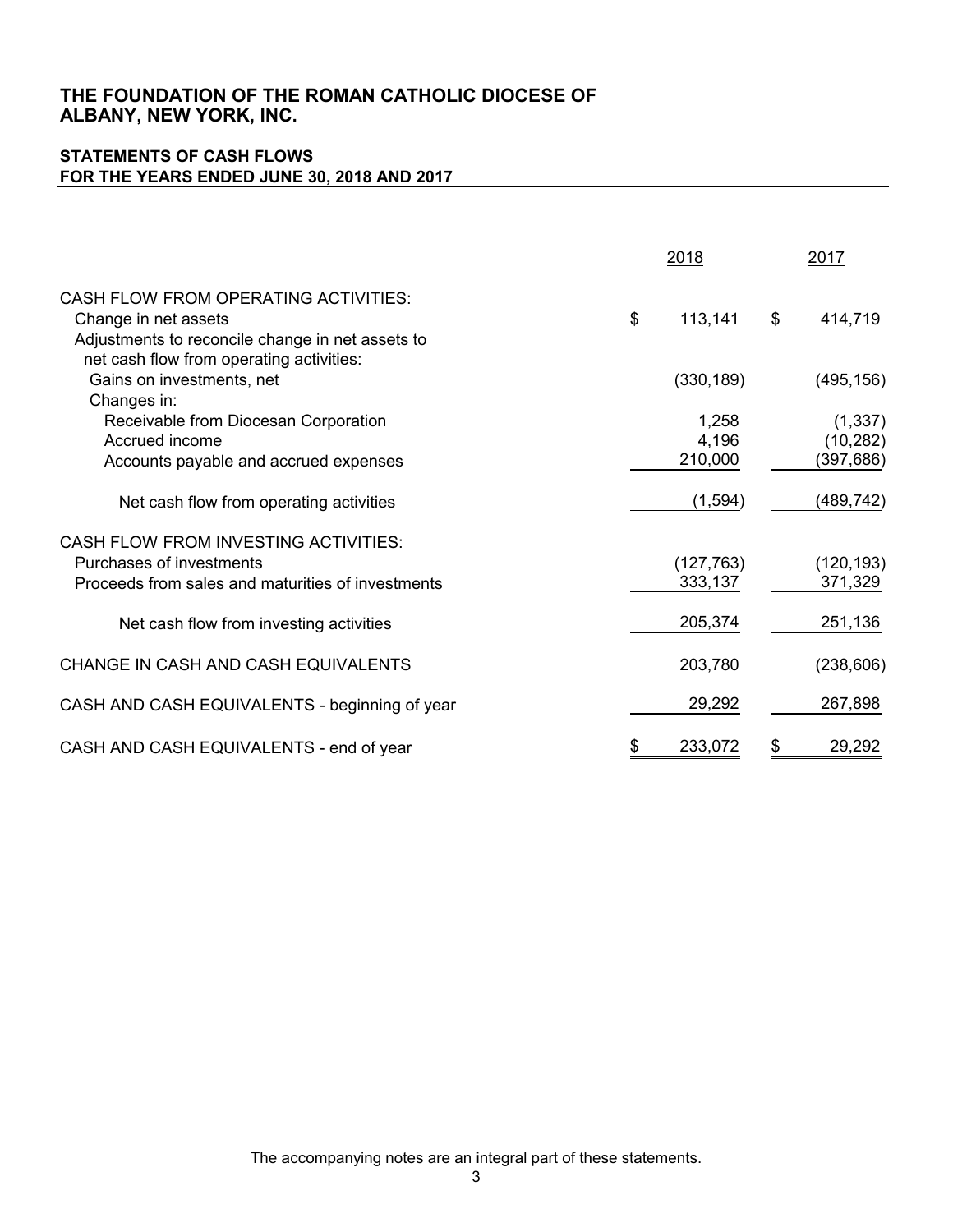## **THE FOUNDATION OF THE ROMAN CATHOLIC DIOCESE OF ALBANY, NEW YORK, INC.**

#### **NOTES TO FINANCIAL STATEMENTS JUNE 30, 2018 AND 2017**

### **1. THE ORGANIZATION**

The Foundation of the Roman Catholic Diocese of Albany, New York, Inc. (the Foundation) was created in February 1995 by the Bishop of Albany. The Foundation's mission is to receive and administer gifts and bequests made for the benefit of the Roman Catholic Diocese of Albany, New York (Diocesan Corporation) and certain affiliates. In addition, the Foundation also acts as a long-term investment vehicle for various Catholic organizations within the geographical boundaries of the Roman Catholic Diocese of Albany by providing an opportunity for individuals and organizations to ensure the ongoing and long-term financial stability and vitality of the Diocese's various Catholic entities.

The Foundation fulfills its mission by:

- Seeking endowment funds, quasi-endowment funds, and current funds, which foster and support the programs, services, aims, and goals of the Church of Albany;
- Assisting parishes, schools, service organizations, and other Catholic organizations in meeting their ongoing and long-term financial needs;
- Assisting donors in achieving their charitable and financial goals;
- Providing responsible and effective financial management of Foundation investments, thus relieving leaders and administrators of a portion of their funding and funds management efforts; and
- Distributing net earnings and income according to the wishes of participating entities, donors, and the distribution policy of the Foundation.

Currently, and as further described in Note 2, the Foundation's primary activity is to receive, invest, and disburse contributions received on behalf of various religious and nonprofit organizations in the Diocese, as a long-term investment vehicle for those organizations.

### **2. SUMMARY OF SIGNIFICANT ACCOUNTING POLICIES**

### **Basis of Accounting**

The Foundation's financial statements have been prepared in conformity with accounting principles generally accepted in the United States. Net assets and support, revenue, expenses, gains, and losses are classified based on the existence or absence of donorimposed restrictions. Accordingly, unrestricted net assets are amounts not subject to donorimposed stipulations and are available for operations.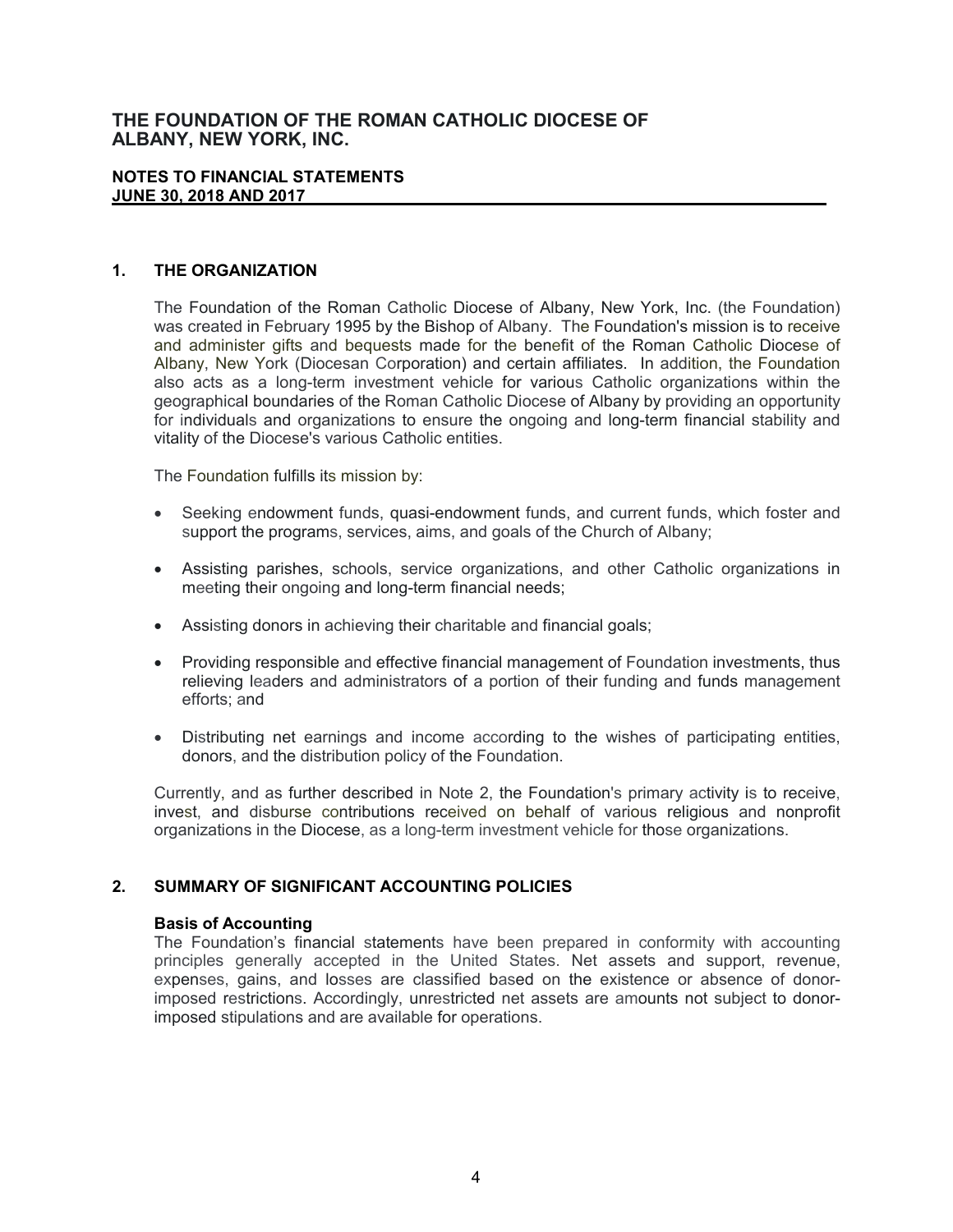### **2. SUMMARY OF SIGNIFICANT ACCOUNTING POLICIES (Continued)**

#### **Use of Estimates**

The preparation of financial statements in conformity with U.S. generally accepted accounting principles requires management to make estimates and assumptions that affect the reported amounts of assets and liabilities and disclosure of contingent assets and liabilities at the date of the financial statements and the reported amounts of support, revenue and expenses during the reporting period. Items subject to such estimates and assumptions include the valuation of investments and accounts receivable. Actual results could differ from those estimates.

#### **Cash and Cash Equivalents**

The Foundation considers all bank demand deposit accounts, money market funds and highly liquid debt instruments with an original maturity of less than three months to be cash equivalents. The Foundation's cash balances may at times exceed federally insured limits. The Foundation has not experienced any losses in these accounts and believes it is not exposed to any significant risk with respect to cash and cash equivalents.

#### **Due from Affiliates**

Amounts due from affiliates are stated net of an allowance for doubtful accounts, when applicable. As of June 30, 2018 and 2017, an allowance for doubtful accounts was recorded for a promissory note receivable from one affiliate (see Note 3).

#### **Investments**

All investments have been reported in the financial statements at fair value, except for certain investments which are stated at Net Asset Value (NAV). Fair value represents the price that would be received upon the sale of an asset or paid upon the transfer of a liability in an orderly transaction between market participants as of the measurement date. Financial instruments measured and reported at fair value are classified and disclosed in one of the following categories based on the lowest level input that is significant to the fair value measurement in its entirety:

• Level 1 inputs are quoted prices (unadjusted) in active markets that are accessible at the measurement date for assets or liabilities.

The Foundation's equities and money market funds are primarily valued utilizing Level 1 inputs.

• Level 2 inputs are observable prices that are based on inputs not quoted in active markets, but corroborated by market data.

The Foundation's fixed income bonds and foreign bonds are valued utilizing Level 2 inputs.

• Level 3 inputs are unobservable inputs that are used when little or no market data is available.

The Foundation does not have any Level 3 investments as of June 30, 2018 and 2017.

Fair values for securities, including mutual funds and corporate equity securities, are based on quoted market prices or dealer quotes, where available. When quoted market prices are not available, including fixed income and foreign bonds, fair values are based on quoted market prices of comparable instruments or, when necessary, the Foundation utilizes matrix pricing from a third-party pricing vendor to determine fair value pricing. Matrix prices are based on quoted prices for securities with similar coupons, ratings, and maturities, rather than on specific bids and offers for the designated security. Shares in mutual funds are based on share values reported by the funds as of the last business day of the fiscal year.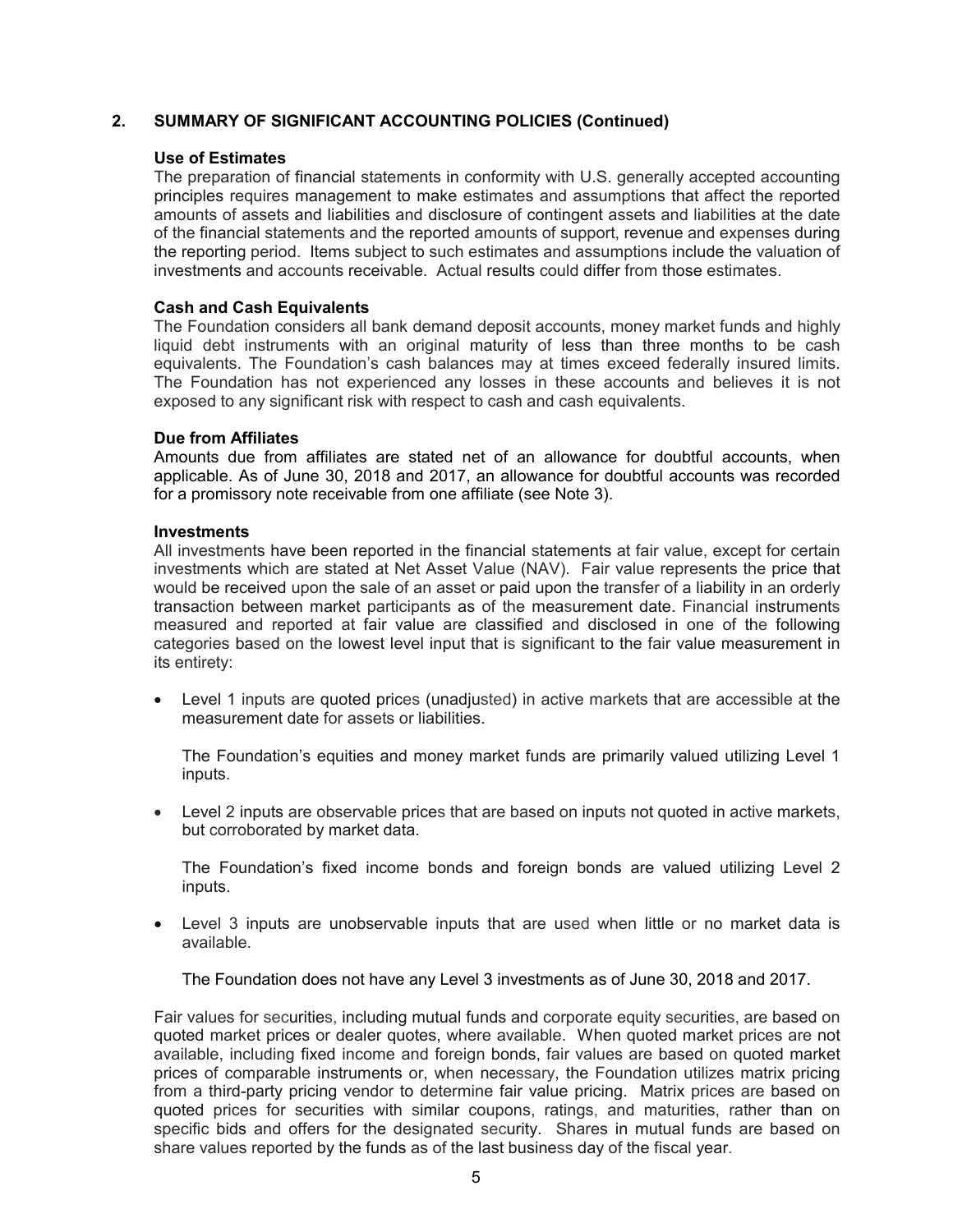### **2. SUMMARY OF SIGNIFICANT ACCOUNTING POLICIES (Continued)**

#### **Investments (Continued)**

Net investment income earned on amounts received and invested on behalf of other organizations is recognized as an increase in investments with a corresponding increase in the donor funds liability. At June 30, 2018 and 2017, the Foundation held \$34,915,077 and \$35,643,224, respectively, in investments classified as donor funds. Income from investments other than donor funds, as well as realized and unrealized gains and losses on these investments is recognized in the accompanying statements of activities. The net increase or decrease in fair value during the year is included in net unrealized gains or losses on investments in the accompanying statements of activities, except those related to donor funds.

Investments are pooled and are assigned a unit value. Unit values are based on the market value of the investment to the total market value of the pool of investments held on behalf of the Foundation. Investment earnings are allocated between Foundation owned investments and managed donor funds on a monthly basis based on units held within the total pool of investments.

The Foundation utilizes the NAV reported by alternative investment fund managers, including common collective trust funds, as a practical expedient for determining the value of the investment (See Note 4). These investments are redeemable at NAV under the original terms of the subscription agreements and operations of the underlying funds. However, it is possible that these redemption rights may be restricted or eliminated by the funds in the future in accordance with the underlying fund agreements. Due to the nature of the investments held by these funds, changes in market conditions and the economic environment may significantly impact the NAV of the funds and, consequently, the recorded value of the Foundation's interests in the funds. Furthermore, changes to the liquidity provisions of the funds may significantly impact the value of the Foundation's interest in the funds. Additionally, although certain investments may be sold in a secondary market transaction, subject to meeting certain requirements of the governing documents of the funds, the secondary market is not active and individual transactions are not necessarily observable. It is therefore reasonably possible that if the Foundation were to sell a fund in the secondary market, the sale could occur at an amount different from the reported value, and the difference could be material. The Foundation has no plans to sell a fund in a secondary market.

#### **Donor Funds**

The Foundation manages investments on behalf of various religious and nonprofit organizations within the Diocese. All contributions received and corresponding investment returns thereon from such organizations are ultimately payable to those organizations in accordance with the donor's intentions net of any distributions previously made.

#### **Financial Reporting**

In the accompanying financial statements, net assets that have similar characteristics have been combined into three net asset categories: unrestricted, temporarily restricted and permanently restricted.

Unrestricted net assets include resources which are available for the support of the Foundation's operating activities.

As of June 30, 2018 and 2017, the Foundation did not have any temporarily or permanently restricted net assets.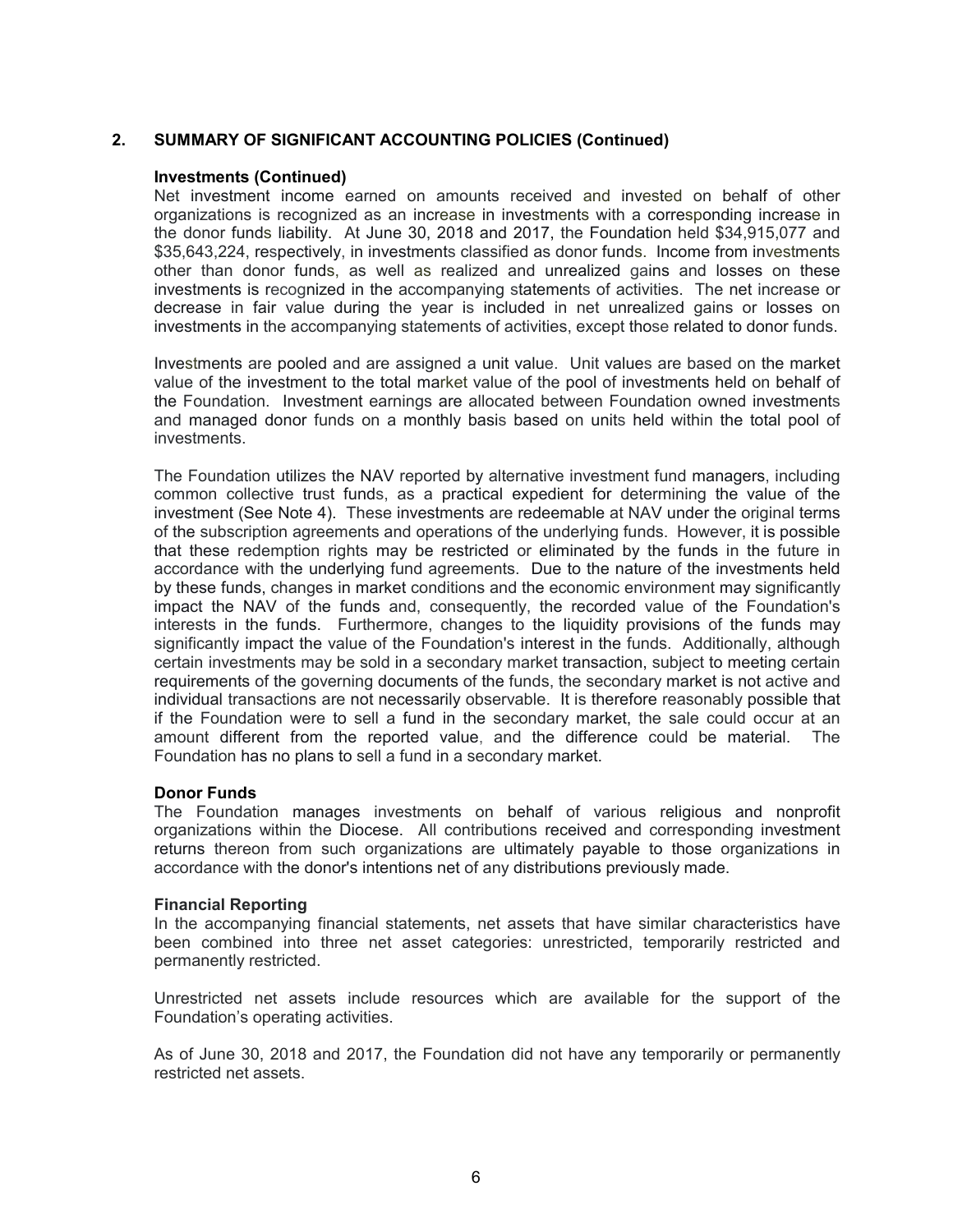### **2. SUMMARY OF SIGNIFICANT ACCOUNTING POLICIES (Continued)**

#### **Contributed Services**

The Foundation receives contributions of services from the Diocesan Corporation. Contributed services are recorded at cost as in-kind contributions and expense in the statements of activities.

#### **Administrative Fees**

The Foundation earns an administrative fee for managing the investments held for other organizations within the Diocese. The administrative fee is calculated as one-half of 1% of the investment value.

#### **Functional Allocation of Expenses**

The costs of providing the Foundation's programs and other activities have been summarized on a functional basis in the statement of activities. Accordingly, certain costs have been allocation amongst the programs and supporting services benefited.

#### **Income Taxes**

The Foundation is a not-for-profit organization as described in Section  $501(c)(3)$  of the Internal Revenue Code and is generally exempt from income tax on related income.

### **3. RELATED PARTY TRANSACTIONS**

Certain services are provided to the Foundation by the Diocesan Corporation. The Foundation has recorded the cost of these services provided as in-kind contributions and expense in the statements of activities. Such amounts were \$30,820 and \$30,817 for the years ended June 30, 2018 and 2017, respectively.

In July 2011, the Cathedral Restoration Corporation of Albany, New York entered into a promissory note with the Foundation for \$520,000, bearing interest at 4.75%, for the purpose of supporting the restoration of the Cathedral. During 2013, the agreement was amended to forgive future interest. During 2014, previously accrued interest and a principal payment of \$85,000 was received. The remaining balance on the promissory note is fully reserved as of June 30, 2018 and 2017.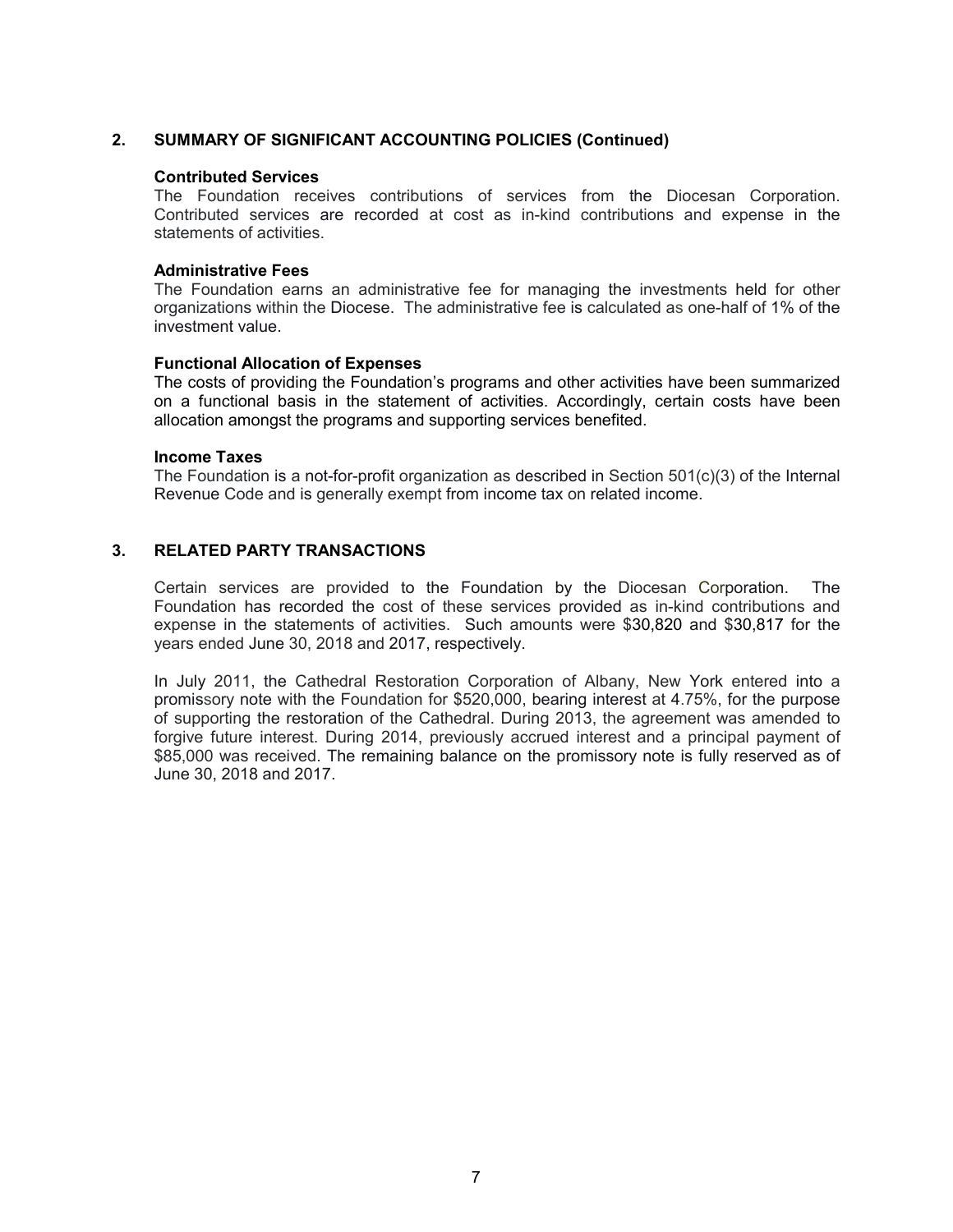## **4. INVESTMENTS (Continued)**

#### **Investments**

The following tables set forth the Foundation's financial assets that were accounted for at fair value on a recurring basis at June 30, 2018 and 2017. Financial assets are classified in their entirety based on the lowest level of input that is significant to the fair value measurement:

|                                                                       |    | Level 1                 | Level 2          |         | Total<br>June 30, 2018                                 |
|-----------------------------------------------------------------------|----|-------------------------|------------------|---------|--------------------------------------------------------|
| Money market funds<br>Fixed income bonds<br>Equities<br>Foreign bonds |    | 307,696<br>17,565,592   | \$<br>14,934,777 | 461,712 | \$<br>307,696<br>14,934,777<br>17,565,592<br>461,712   |
| Investments measured at fair value                                    |    | 17,873,288              | 15,396,489       |         | 33,269,777                                             |
| Investments measured at net asset value                               |    |                         |                  |         | 7,420,069                                              |
|                                                                       |    | 17,873,288              | 15,396,489<br>S  |         | \$<br>40,689,846                                       |
|                                                                       |    | Level 1                 | Level 2          |         | Total<br>June 30, 2017                                 |
| Money market funds<br>Fixed income bonds<br>Equities<br>Foreign bonds | \$ | 1,038,952<br>18,426,322 | \$<br>15,004,262 | 488,964 | \$<br>1,038,952<br>15,004,262<br>18,426,322<br>488,964 |
| Investments measured at fair value                                    |    | 19,465,274              | 15,493,226       |         | 34,958,500                                             |
| Investments measured at net asset value                               |    |                         |                  |         | 6,334,678                                              |
|                                                                       |    | 19,465,274              | 15,493,226<br>\$ |         | 41,293,178                                             |

There were no changes in valuation techniques during 2018 or 2017.

Investments at June 30, 2018 and 2017 are allocated between the following:

|                                              | 2018                    | 2017                          |
|----------------------------------------------|-------------------------|-------------------------------|
| <b>Foundation investments</b><br>Donor funds | 5,774,769<br>34,915,077 | 5,649,954<br>S.<br>35,643,224 |
|                                              | 40,689,846              | 41,293,178                    |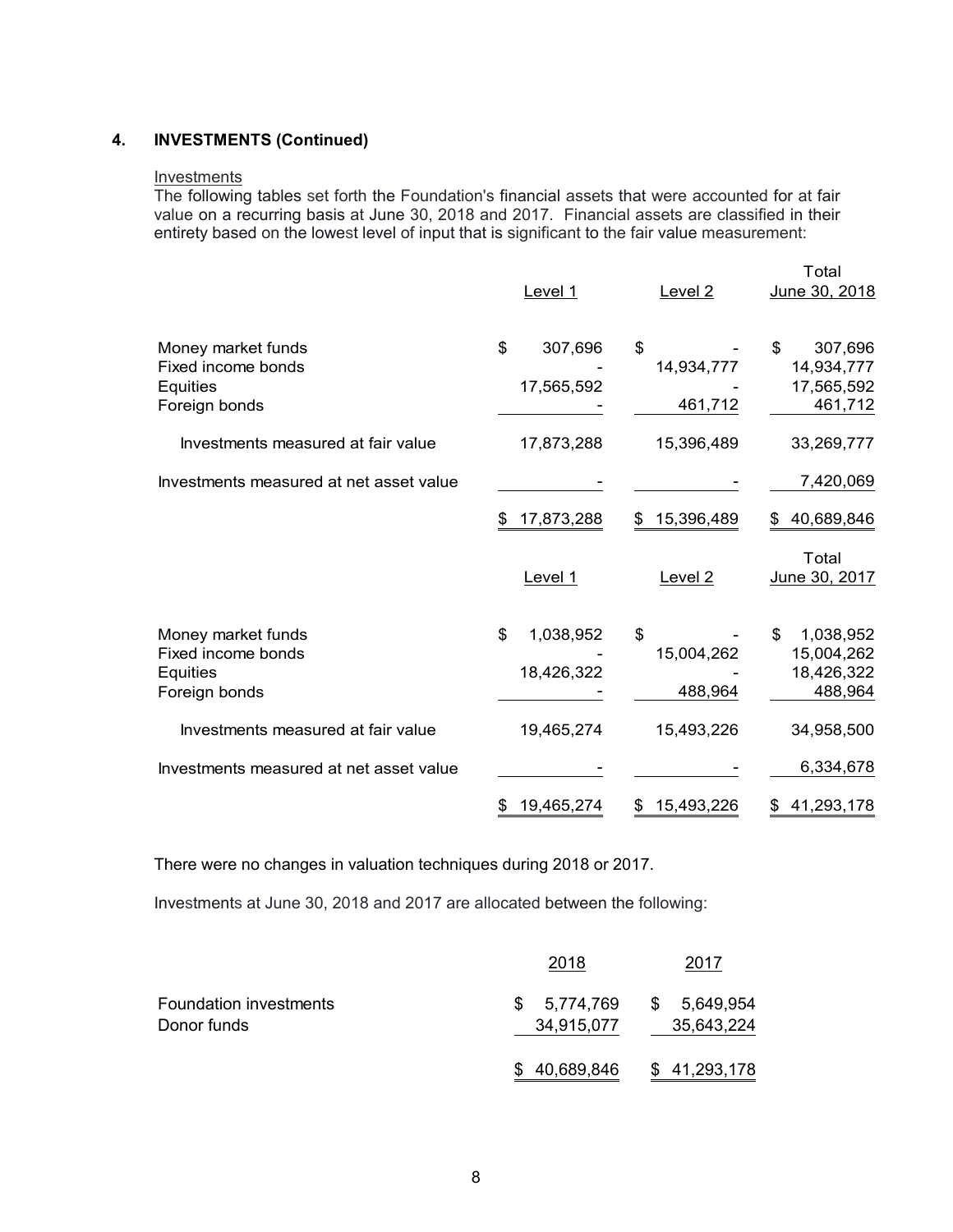#### **4. INVESTMENTS (Continued)**

Donor investments are subject to administrative and management fees by the Foundation and the Foundation's investment managers, respectively. Administrative fees are reported in the statements of activities. Investment management fees were \$17,195 and \$16,882 during 2018 and 2017, respectively, and are included in the statement of activities within general and administrative expenses.

The following investments are valued at net asset values per shared (unitized basis) as of June 30, 2018 and 2017:

|                                                | <b>Fair Value</b><br>at 6/30/18 | Fair Value<br>at 6/30/17 | 2018<br>Unfunded<br>Commitments | 2017<br>Unfunded      | Redemption<br>Frequency (if<br><b>Commitments currently eligible) Notice Period</b> | Redemption |
|------------------------------------------------|---------------------------------|--------------------------|---------------------------------|-----------------------|-------------------------------------------------------------------------------------|------------|
| Investments in<br>international equity<br>fund | \$7,420,069                     | \$6,334,678              | S<br>٠                          | -SS<br>$\blacksquare$ | Daily                                                                               | 7 days     |

#### Investment in International Equity Fund

This actively managed fund is a commingled trust which focuses on large and mid-cap equities across global growth industries. The value of this investment has been estimated using the daily net asset value per share of the investments.

#### **5. DONOR FUNDS**

Donor funds represent amounts held by the Foundation in its capacity as long-term investment vehicle for other organizations within the Diocese.

Donor funds activity for the years ended June 30, 2018 and 2017 was as follows:

|                                 | 2018         | 2017         |
|---------------------------------|--------------|--------------|
| Donor funds - beginning of year | \$35,643,224 | \$32,603,875 |
| <b>Additions/Contributions</b>  | 367,553      | 1,058,574    |
| Net investment return           | 2,498,989    | 3,318,984    |
| Withdrawals and distributions   | (3,594,690)  | (1,338,209)  |
| Donor funds - end of year       | \$34,915,077 | \$35,643,224 |

Distributions are determined annually, subsequent to year-end, based upon the Investment and Distribution Policy and spending rate approved by the Trustees. Approved spending rates were 4.5% for the fiscal years ended June 30, 2018 and 2017. The distribution policy allows for a minimum distribution of the lesser of the earned income amount or the calculated distribution utilizing the previous three fiscal years average quarterly market values of the individual donor fund accounts for those accounts, which have been specified by the donor. Distributions are calculated utilizing these specified spending rates in conjunction with the general distribution policies set by the Foundation.